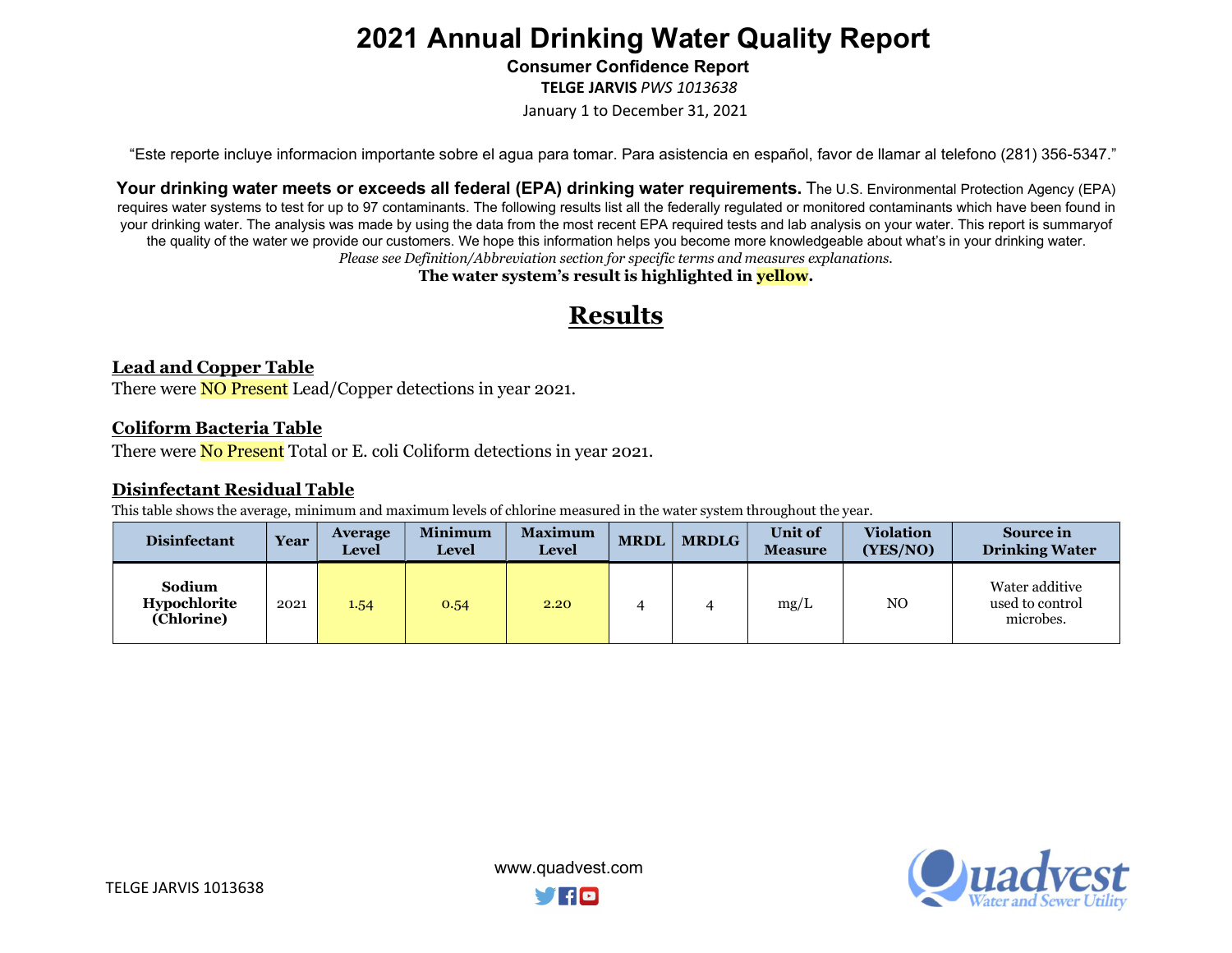Consumer Confidence Report

TELGE JARVIS PWS 1013638

January 1 to December 31, 2021

## Regulated Contaminants

| Inorganic<br><b>Contaminants</b>            | Collection<br><b>Date</b> | <b>Detected</b> | <b>Highest Level Range of Levels</b><br><b>Detected</b> | <b>MCLG</b>    | <b>MCL</b>     | <b>Unit of</b><br><b>Measure</b> | <b>Violation</b><br>(YES/NO) | <b>Likely Source of</b><br>Contamination                                                                                              |
|---------------------------------------------|---------------------------|-----------------|---------------------------------------------------------|----------------|----------------|----------------------------------|------------------------------|---------------------------------------------------------------------------------------------------------------------------------------|
| Arsenic                                     | 2021                      | $\overline{4}$  | $3.7 - 3.7$                                             | $\mathbf 0$    | 10             | ppb                              | N <sub>O</sub>               | Erosion of natural deposits;<br>Runoff from orchards;<br>Runoff from glass and<br>electronics<br>production wastes.                   |
| <b>Barium</b>                               | 2021                      | 0.196           | $0.196 - 0.196$                                         | $\overline{2}$ | $\overline{2}$ | ppm                              | NO                           | Discharge of drilling wastes;<br>Discharge from metal<br>refineries; Erosion of natural<br>deposits.                                  |
| <b>Fluoride</b>                             | 2021                      | 0.2             | $0.15 - 0.15$                                           | $\overline{4}$ | 4.0            | ppm                              | N <sub>O</sub>               | Erosion of natural deposits;<br>Water additive which promotes<br>strong teeth; Discharge from<br>fertilizer andaluminum<br>factories. |
| <b>Nitrate</b><br>[measured as<br>Nitrogen] | 2021                      | 0.18            | $0.18 - 0.18$                                           | 10             | 10             | ppm                              | N <sub>O</sub>               | Runoff from fertilizer use;<br>Leaching from septic tanks,<br>sewage;<br>Erosion of natural<br>deposits.                              |
| Selenium                                    | 2021                      | 4.1             | $4.1 - 4.1$                                             | 50             | 50             | ppb                              | N <sub>O</sub>               | Discharge from<br>petroleum and metal<br>refineries;<br>Erosion of natural deposits;<br>Discharge from mines.                         |



 www.quadvest.com **yno**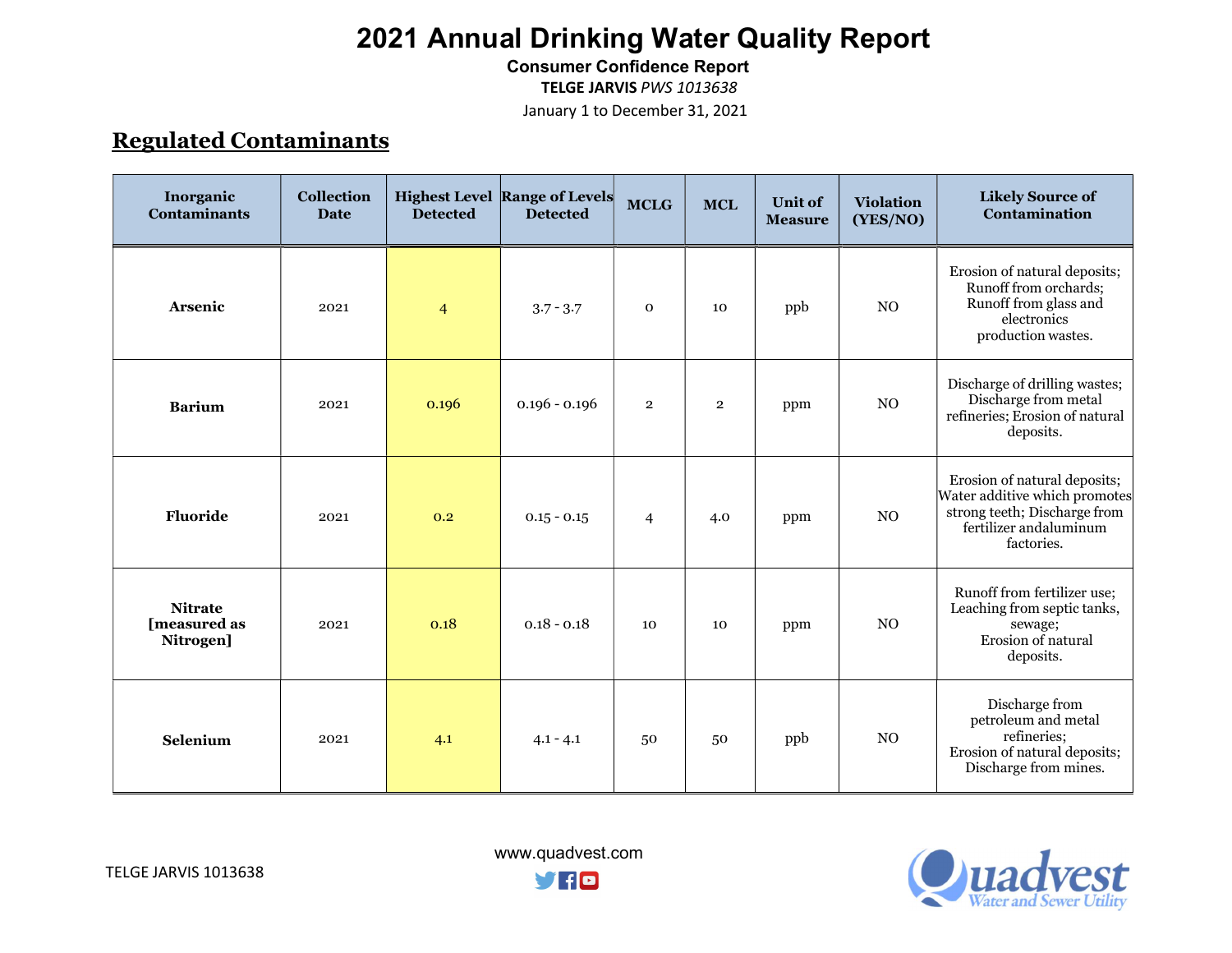Consumer Confidence Report

TELGE JARVIS PWS 1013638

January 1 to December 31, 2021

| Radioactive<br><b>Contaminants</b>                   | <b>Collection</b><br>Date | <b>Detected</b> | <b>Highest Level Range of Levels</b><br><b>Detected</b> | <b>MCLG</b> | <b>MCL</b> | <b>Unit of</b><br><b>Measure</b> | <b>Violation</b><br>(YES/NO) | <b>Likely Source of</b><br><b>Contamination</b> |
|------------------------------------------------------|---------------------------|-----------------|---------------------------------------------------------|-------------|------------|----------------------------------|------------------------------|-------------------------------------------------|
| <b>Gross alpha excluding</b><br>radon<br>and uranium | 2021                      | 3.1             | $3.1 - 3.1$                                             |             | 15         | pCi/L                            | N <sub>O</sub>               | Erosion of natural deposits.                    |

Is MY Water Safe According to the Results?





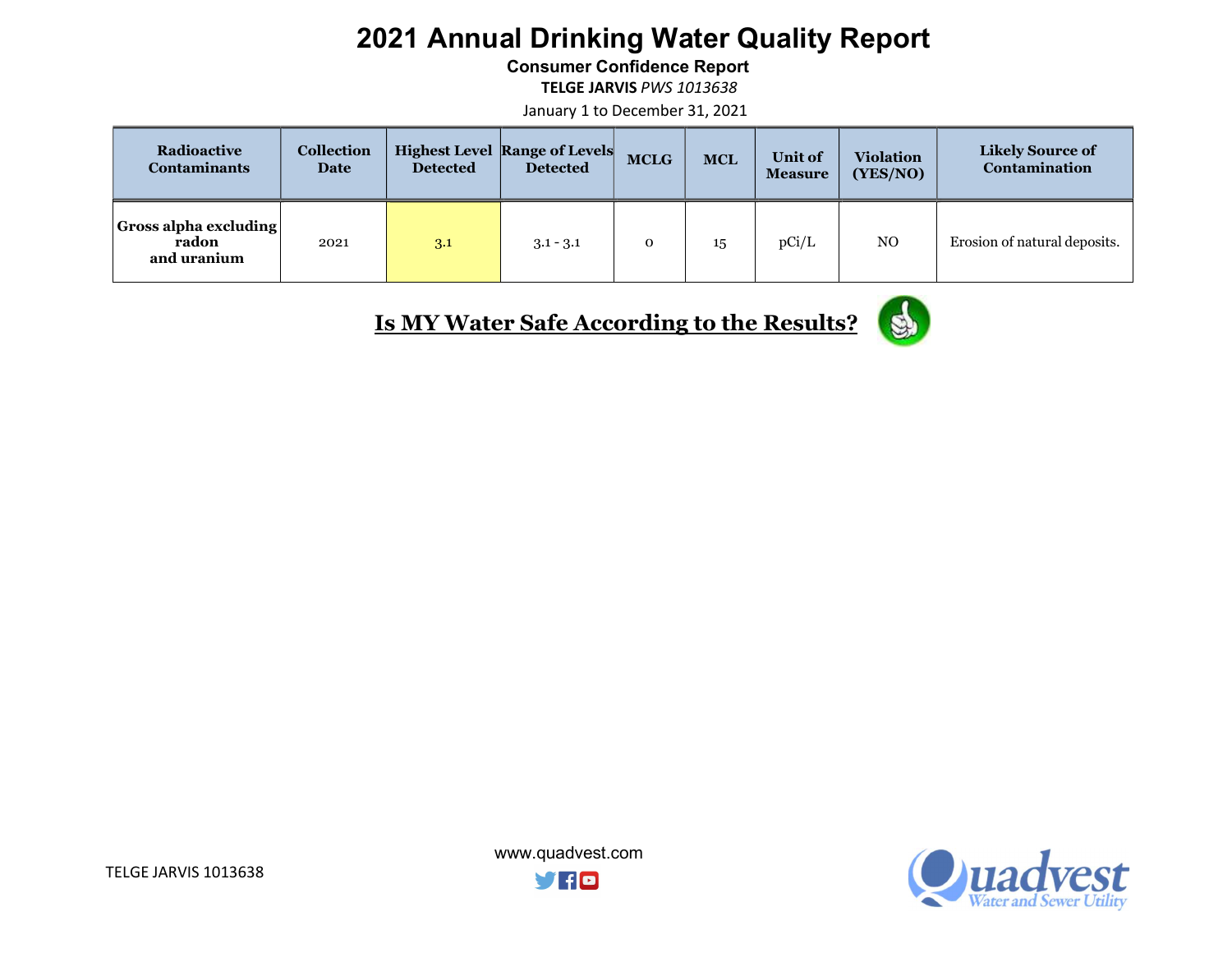Consumer Confidence Report

TELGE JARVIS PWS# 1013638

January 1 to December 31, 2021

### ABOUT US:

The water system is owned and operated by Quadvest, 40+ year-old company specializing in the operations and maintenance of water and sewer treatment and distribution systems. If you have any questions concerning water quality or the source of your water, please call our office at (281) 356-5347.

We do not hold regularly scheduled meetings.

|                                                                                                                                                                                                                                                        | we ao not noia regulariy scheauled meetings.                                                                                                                                                                                                                       |  |  |  |  |
|--------------------------------------------------------------------------------------------------------------------------------------------------------------------------------------------------------------------------------------------------------|--------------------------------------------------------------------------------------------------------------------------------------------------------------------------------------------------------------------------------------------------------------------|--|--|--|--|
| <b>HEALTH NOTE</b>                                                                                                                                                                                                                                     | <b>DEFINITIONS/ ABBREVIATIONS</b>                                                                                                                                                                                                                                  |  |  |  |  |
| Special Notice for the ELDERLY, INFANTS, CANCER<br>PATIENTS, people with HIV/AIDS or other immune                                                                                                                                                      | Action Level: The concentration of contaminants which, if exceeded, triggers<br>treatment or other requirements which a water system must follow.                                                                                                                  |  |  |  |  |
| problems:<br>You may be more vulnerable than the general population to                                                                                                                                                                                 | Action Level Goal (ALG): The level of a contaminant in drinking water below<br>which there is now known or expected risk to health. ALGs allow for a margin of<br>safety.                                                                                          |  |  |  |  |
| certain microbial contaminants, such as Cryptosporidium, in<br>drinking water. Infants, some elderly, or immunocompromised<br>persons such as those undergoing chemotherapy for cancer;                                                                | Avg: Regulatory compliance with some MCLs is based on running annual average<br>of monthly samples.                                                                                                                                                                |  |  |  |  |
| persons who have undergone organ transplants; those who<br>are undergoing treatment with steroids; and people with<br>HIV/AIDS or other immune system disorders, can be                                                                                | Maximum Contaminant Level or MCL: The highest level of a contaminant that is<br>allowed in drinking water. MCLs are set as close to the MCLGs as feasible using<br>the best available treatment technology.                                                        |  |  |  |  |
| particularly at risk from infections. You should seek advice<br>about drinking water from your physician or health care<br>providers. Additional guidelines on appropriate means to                                                                    | Maximum Contaminant Level Goal or MCLG: The level of a contaminant in<br>drinking water below which there is no known or expected risk to health. MCLGs<br>allow for a margin of safety.                                                                           |  |  |  |  |
| lessen the risk of infection by Cryptosporidium are available<br>from the Safe Drinking Water Hotline (800) 426-4791.<br>In order to ensure that tap water is safe to drink, EPA                                                                       | Maximum residual disinfectant level or MRDL: The highest level of a<br>disinfectant allowed in drinking water. There is convincing evidence that addition of<br>a disinfectant is necessary for control of microbial contaminants.                                 |  |  |  |  |
| prescribes regulations which limit the amount of certain<br>contaminants in water provided by public water systems. FDA<br>regulations establish limits for contaminants in bottled water<br>which must provide the same protection for public health. | Maximum residual disinfectant level goal or MRDLG: The level of a drinking<br>water disinfectant below which there is no known or expected risk to health.<br>MRDLGs do not reflect the benefits of the use of disinfectants to control microbial<br>contaminants. |  |  |  |  |
| Contaminants may be found in drinking water that may cause                                                                                                                                                                                             | Level 1 Assessment: A study to identify potential problems and determine (if<br>possible) why total coliform bacteria have been found in the water system.                                                                                                         |  |  |  |  |
| taste, color, or odor problems. These types of problems are<br>not necessarily causes for health concerns. For more<br>information on taste, odor, or color of drinking water, please                                                                  | Level 2 Assessment: A detailed study to identify potential problems and<br>determine (if possible) why an E.coli MCL violation has occurred and/or why total<br>coliform bacteria have been found in the water system on multiple occasions.                       |  |  |  |  |
| contact the system's business office.<br>If present, elevated levels of lead can cause serious health                                                                                                                                                  | MFL: million fibers per liter (a measure of asbestos)                                                                                                                                                                                                              |  |  |  |  |
| problems, especially for pregnant women and young children.                                                                                                                                                                                            | na: not applicable.                                                                                                                                                                                                                                                |  |  |  |  |
| Lead in drinking water is primarily from materials and<br>components associated with service lines and home plumbing.                                                                                                                                  | mrem: millirems per year (a measure of radiation absorbed by the body)                                                                                                                                                                                             |  |  |  |  |
| We are responsible for providing high quality drinking water,                                                                                                                                                                                          | NTU: nephelometric turbidity units (a measure of turbidity)                                                                                                                                                                                                        |  |  |  |  |
| but we cannot control the variety of materials used in plumbing<br>components. When your water has been sitting for several                                                                                                                            | pCi/L: picocuries per liter (a measure of radioactivity)                                                                                                                                                                                                           |  |  |  |  |
| hours, you can minimize the potential for lead exposure by<br>flushing your tap for 30 seconds to 2 minutes before using                                                                                                                               | <b>ppb:</b> micrograms per liter or parts per billion - or one ounce in 7,350,000 gallons of<br>water.                                                                                                                                                             |  |  |  |  |
| water for drinking or cooking. If you are concerned about lead<br>in your water, you may wish to have your water tested.                                                                                                                               | ppm: milligrams per liter or parts per million - or one ounce in 7,350 gallons of<br>water.                                                                                                                                                                        |  |  |  |  |
| Information on lead in drinking water, testing methods, and                                                                                                                                                                                            | ppq: parts per quadrillion, or picograms per liter (pg/L)                                                                                                                                                                                                          |  |  |  |  |
| steps you can take to minimize exposure is available from the<br>Safe Drinking Water Hotline or at                                                                                                                                                     | ppt: parts per trillion, or nanograms per liter (ng/L)                                                                                                                                                                                                             |  |  |  |  |
| http://www.epa.gov/safewater/lead                                                                                                                                                                                                                      | Treatment Technique/TT-a specific treatment method required by the EPA to<br>control the level of contaminant in drinking water.                                                                                                                                   |  |  |  |  |

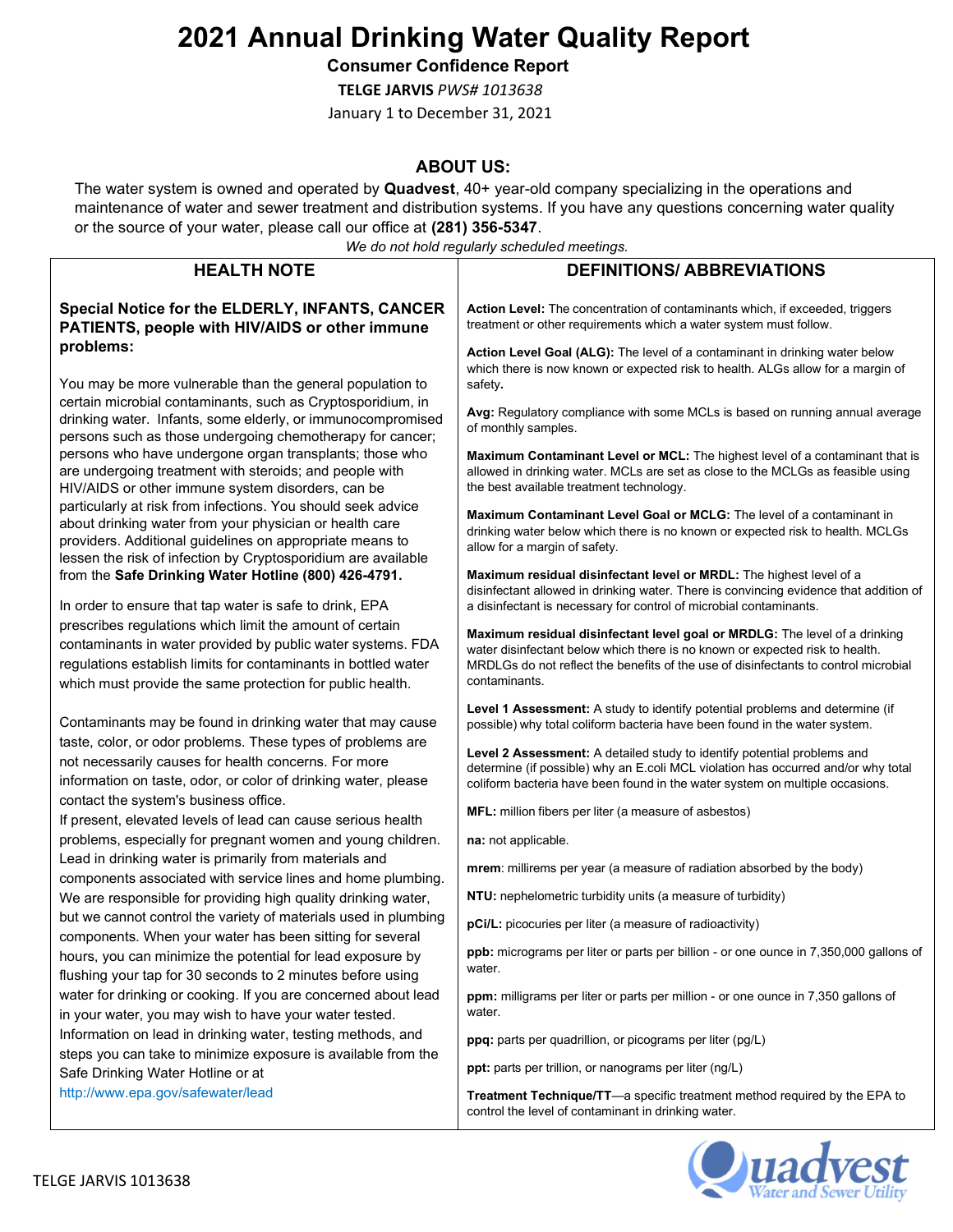Consumer Confidence Report

TELGE JARVIS PWS# 1013638

January 1 to December 31, 2021

### Secondary Constituents

Many constituents (such as calcium, sodium or iron) which are often found in drinking water can cause taste, color, and odor problems. The taste and odor constituents are called secondary constituents and are regulated by the State of Texas, not the EPA. These constituents are not causes for health concern. Therefore, secondaries are not required to be reported in this document but they greatly affect appearance and taste of your water.

### Source of Drinking Water

The sources of drinking water (both tap water and bottled water) include rivers, lakes, streams, ponds, reservoirs, springs, and wells. As water travels over the surface of the land or through the ground, it dissolves naturally-occurring minerals and, in some cases, radioactive material, and can pick up substances resulting from the presence of animals or from human activity.

Drinking water, including bottled water, may reasonably be expected to contain at least small amounts of some contaminants. The presence of contaminants does not necessarily indicate that water poses a health risk. More information about contaminants and potential health effects can be obtained by calling the EPAs Safe Drinking Water Hotline at (800) 426-4791.

#### ALL Drinking water may contain contaminants.

Contaminants that may be present in source water include: -Microbial contaminants, such as viruses and bacteria, which may come from sewage treatment plants, septic systems, agricultural livestock operations, and wildlife.

- Inorganic contaminants, such as salts and metals, which can be naturally-occurring or result from urban storm water runoff, industrial or domestic wastewater discharges, oil and gas production, mining, or farming.

-Pesticides and herbicides, which may come from a variety of sources such as agriculture, urban storm water runoff, and residential uses.

- Organic chemical contaminants, including synthetic and volatile organic chemicals, which are by-products of industrial processes and petroleum production, and can also come from gas stations, urban storm water runoff, and septic systems.

- Radioactive contaminants, which can be naturally-occurring or be the result of oil and gas production and mining activities.

#### Information about of Source Water Assessments

A Source Water Susceptibility Assessment for your drinking water source(s) is currently being updated by the Texas Commission on Environmental Quality. This information describes the susceptibility and types of constituents that may come into contact with your drinking water source based on human activities and natural conditions. The information contained in the assessment allows us to focus source water protection strategies.

#### The SWSA susceptibility ratings are divided into three divisions: "High," "Medium," and "Low."

"High" susceptibility means there are activities near the source water and the natural conditions of the aquifer or watershed make it very likely that chemical constituents may come into contact with the source water. It does not mean that there are any health risks present.

"Medium" susceptibility means there are activities near the source water and the natural conditions of the aquifer or watershed make it somewhat likely that chemical constituents may come into contact with the source water. It does not mean that there are any health risks present.

"Low" susceptibility means there are activities near the source water and the natural conditions of the aquifer or watershed make it unlikely that chemical constituents may come into contact with the source water. It does not mean that there are any health risks present.

For more information about your sources of water, please refer to the Source Water Assessment Viewer available at the following URL:

http://www.tceq.texas.gov/gis/swaview

Further details about sources and source-water assessments are available in Drinking Water Watch at the following URL: http://dww2.tceq.texas.gov/DWW/

TELGE JARVIS provides ground water from the Gulf Coast Aquifer located in Harris County.